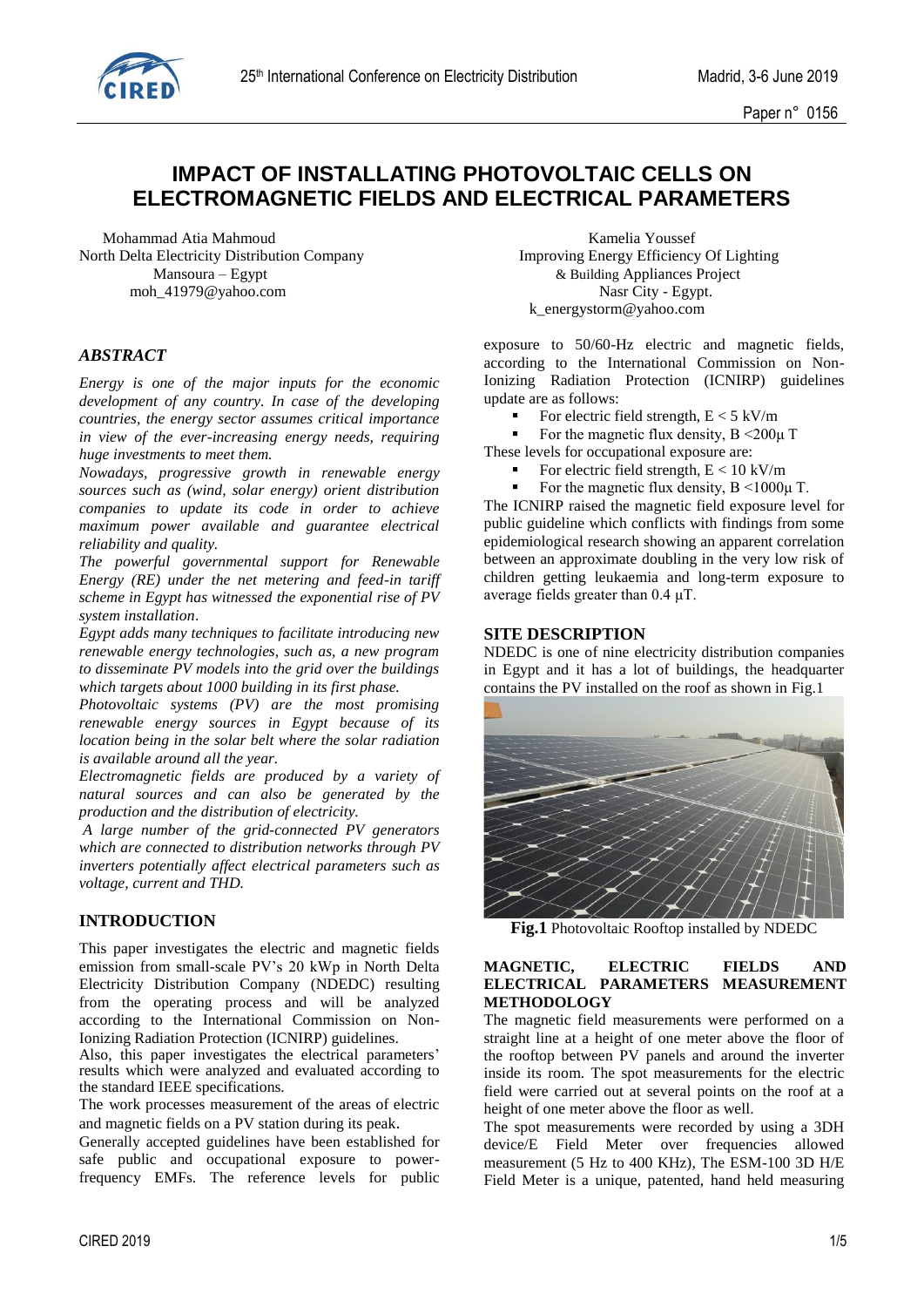

instrument which allows easy measuring of alternating electric and magnetic fields at the same time, independent of direction and corresponding to one common point. Fig.2 shows the measurement device.

Furthermore, these measurements were carried out at different solar insolation levels, which affect the output of PV units.

The measurements for electrical parameters have been taken before and after installing PV for 4 days at least by using power analyzer instrument (PQ-Box ) fault recorder and network analyzer class A mobile power-qualitynetwork analyzer and power-meter for low-, mediumand high voltage which is shown in Fig3.

Before installing PV, the ground resistance has been measured and found within range.

Fig.4 shows the layout of the installed PV on the roof of NDEDC headquarter.



**Fig.2** Measurement Device for Electrical and Magnetic Field



**Fig.3** Measurement Device for Electrical parameters



**Fig.4** PV Layout

#### **CASE STUDY FOR EMF**

The EMF measurements were performed in PV systems mounted on  $18<sup>th</sup>$  July 2016, between 10 am and 12:30 pm, under clear sky conditions and with an ambient temperature around 38°C. The generated power varied from 15.6 kW to17.66 kW during this period. Magnetic field measured values around the inverter and at distance

of (0.5m, 1m and 2m) were in the range of 898 nT-2214 nT and electrical field at the same distance was in the range of 0.81 V/m - 27 V/m which shown in Table1.

**Table1:** The maximum and minimum electric and magnetic field measured at distance  $(0.5,1,2m)$ 

| $1.910$ $1.10000$ $0.1000$ $0.0000$ $0.0000$ $0.0000$ $0.0000$ |                  |      |     |       |                |       |
|----------------------------------------------------------------|------------------|------|-----|-------|----------------|-------|
| Position                                                       | 0.5 <sub>m</sub> |      | l m |       | 2 <sub>m</sub> |       |
|                                                                | Max              | Min  | Max | Min   | Max            | min   |
| EF (V/m)                                                       | 27               | 1.19 | 15  | 0.84  | 26             | 0.81  |
| MF<br>(nT)                                                     | 2214             | 22   | 898 | 21.29 | 1327           | 25.17 |

# **ELECTRICAL PARAMETER MEASUREMENT**

The measurements which have been taken before installing PV are shown in Tables 2 to 6.

The measurements which were taken before installing PV are detected in Figures 5 to 9.

| Table2: The phase to neutral voltage at maximum load |  |  |
|------------------------------------------------------|--|--|
| before installing PV                                 |  |  |

|             |             |       | Phase to neutral voltage |       |
|-------------|-------------|-------|--------------------------|-------|
| <b>Date</b> | <b>Time</b> | R     | S                        | T     |
| 19/5/2016   | 10:28       | 221.2 | 220.7                    | 220.6 |
| 20/5/2016   | 10:42       | 218.8 | 218.1                    | 218.8 |
| 21/5/2016   | 9:34        | 224.6 | 223.9                    | 224.1 |
| 22/5/2016   | 10:18       | 222.6 | 221.8                    | 221.2 |

| Table3: The maximum load in Amperes before |
|--------------------------------------------|
| installing PV                              |

|             |             | <b>Maximum Load in Amperes</b> |     |    |    |  |
|-------------|-------------|--------------------------------|-----|----|----|--|
| <b>Date</b> | <b>Time</b> | R                              |     | T  | N  |  |
| 19/5/2016   | 10:28       | 51                             | 133 | 94 | 25 |  |
| 20/5/2016   | 10:42       | 33                             | 170 | 93 | 26 |  |
| 21/5/2016   | 9:34        | 42                             | 160 | 74 | 23 |  |
| 22/5/2016   | 10:18       | 63                             | 152 | 88 | 27 |  |

**Table4:** Voltage THD at maximum load before installing PV

| Date      | <b>Time</b> | Voltage THD at<br><b>Maximum Load %</b> |      |      |  |
|-----------|-------------|-----------------------------------------|------|------|--|
|           |             | R                                       | S    | T    |  |
| 19/5/2016 | 10:28       | 2.27                                    | 2.8  | 2.27 |  |
| 20/5/2016 | 10:42       | 2.21                                    | 2.02 | 2.17 |  |
| 21/5/2016 | 9:34        | 2.16                                    | 2.04 | 2.3  |  |
| 22/5/2016 | 10:18       |                                         |      |      |  |

**Table5:** The PF at maximum load before installing PV

| <b>Date</b> | <b>Time</b> | PF   |
|-------------|-------------|------|
| 19/5/2016   | 13:22       | 0.95 |
| 20/5/2016   | 13:16       | 0.94 |
| 21/5/2016   | 10:52       | 0.95 |
| 22/5/2016   | 10:6        | 0.92 |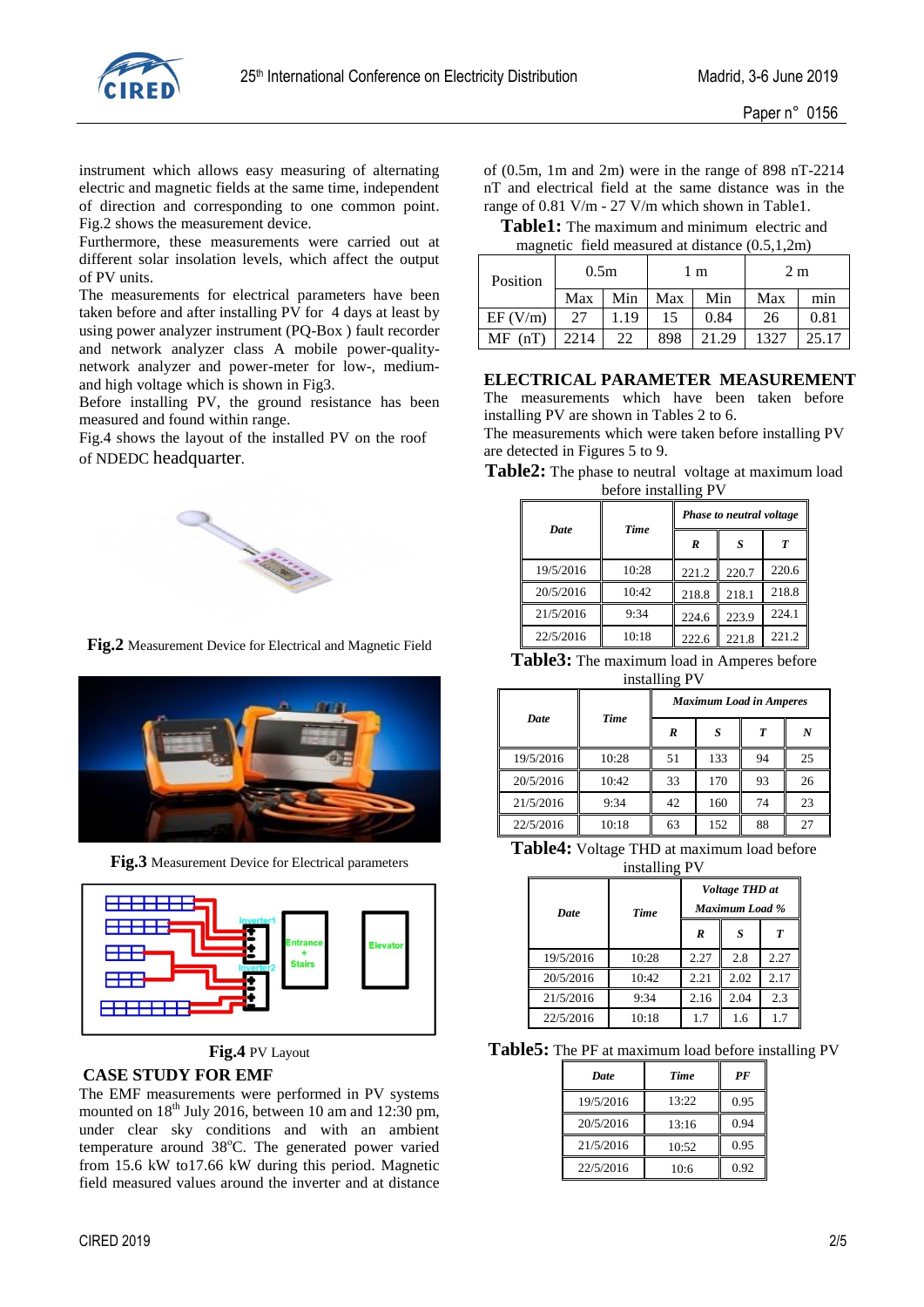

|             |             | Current TDD % |       |      |       |  |
|-------------|-------------|---------------|-------|------|-------|--|
| <b>Date</b> | <b>Time</b> | R<br>S        |       | T    | N     |  |
| 19/5/2016   | 13:22       | 9.7           | 9.42  | 7.47 | 30.35 |  |
| 20/5/2016   | 13:16       | 8.74          | 9.98  | 7.9  | 17.27 |  |
| 21/5/2016   | 10:52       | 9.01          | 10.45 | 7.99 | 25.03 |  |
| 22/5/2016   | 10:6        | 6.93          | 11.38 | 5.62 | 17.48 |  |

**Table6:** The Current TDD at maximum load before installing PV

#### Notes

- $\checkmark$  Table3 shows that there is percentage unbalance current exceeding 10% due to unbalance current in three phases, which is within permissible limits at the maximum load before installing PV so it causes an increase in TDD for neutral current as shown in Table 6.
- $\checkmark$  After these measurements, the loads were redistributed to achieve balance as shown in Table 8.



**Fig.5** Voltage Variations of building before PV



**Fig.6** Current Variations of building before PV



**Fig.7** Voltage THD Variations of building before PV



**Fig.8** PF Variations of building before PV



**Fig.9** Current TDD Variations of building before PV

#### **MEASUREMENTS AFTER INSTALLING PV**

The measurements which were taken after installing PV are shown in Tables 7 to 11.

The measurements which have been taken after installing PV are detected from Fig.10 to Fig.13

**Table7:** The phase to neutral voltage at maximum load after installing PV

| ∘           |             |                          |       |       |
|-------------|-------------|--------------------------|-------|-------|
|             |             | Phase to neutral voltage |       |       |
| <b>Date</b> | <b>Time</b> | R                        |       | Т     |
| 23/5/2016   | 13:22       | 225.0                    | 224.2 | 224.7 |
| 24/5/2016   | 13:16       | 225.0                    | 224.3 | 224.7 |
| 25/5/2016   | 10:52       | 224.1                    | 223.9 | 224.1 |
| 26/5/2016   | 10:6        | 224.6                    | 224.8 | 224.7 |

| Table8: The maximum load in Amperes after installing |
|------------------------------------------------------|
| PV                                                   |

| <b>Date</b> | <b>Time</b> | Maximum Load in<br><b>Amperes</b> |    |     |   |
|-------------|-------------|-----------------------------------|----|-----|---|
|             |             | $\boldsymbol{R}$                  | S  | T   | N |
| 23/5/2016   | 13:22       | 83                                | 88 | 81  | 6 |
| 24/5/2016   | 13:16       | 92                                | 86 | 91  | 8 |
| 25/5/2016   | 10:52       | 83                                | 79 | 81  |   |
| 26/5/2016   | 10:6        | 97                                | 99 | 101 | 3 |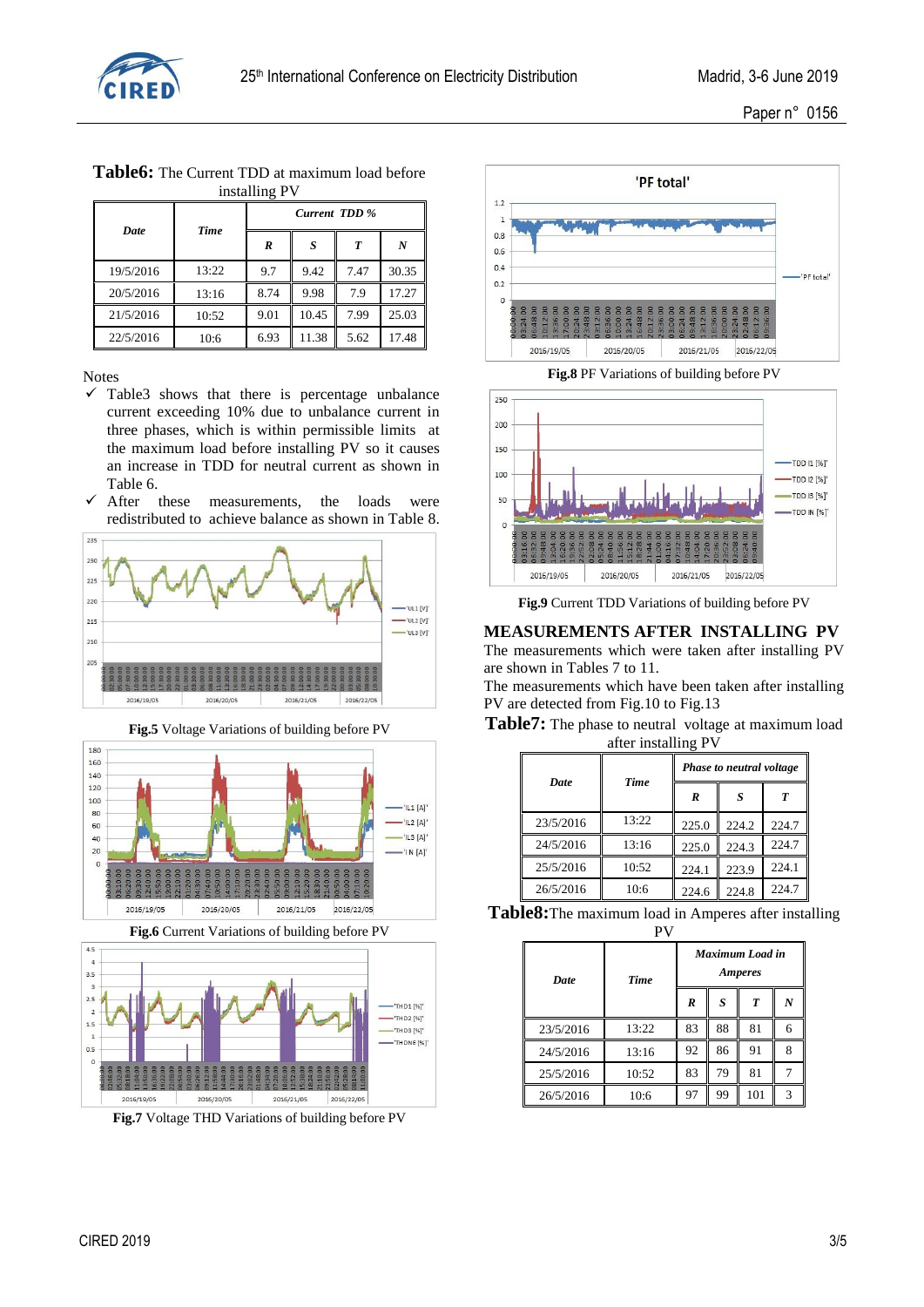

**Table9:** The Voltage THD at maximum load after installing PV

| Date      | <b>Time</b> | Voltage THD at<br>Maximum Load % |      |      |  |
|-----------|-------------|----------------------------------|------|------|--|
|           |             | R                                | S    | T    |  |
| 23/5/2016 | 13:22       | 2.27                             | 2.08 | 2.28 |  |
| 24/5/2016 | 13:16       | 2.18                             | 2.03 | 2.18 |  |
| 25/5/2016 | 10:52       | 2.13                             | 2.05 | 2.16 |  |
| 26/5/2016 | 10:6        | 1.76                             | 1.66 | 1.72 |  |

**Table10:** The PF at maximum load after installing PV

| <b>Date</b> | <b>Time</b> | PF   |  |
|-------------|-------------|------|--|
| 23/5/2016   | 10:28       | 0.95 |  |
| 24/5/2016   | 10:42       | 0.96 |  |
| 25/5/2016   | 9:34        | 0.93 |  |
| 26/5/2016   | 10:18       | 0.95 |  |

**Table11:** The Current TDD at maximum load after installing PV

| <b>Date</b> | Time  | Current TDD % |     |     |     |
|-------------|-------|---------------|-----|-----|-----|
|             |       | R             | S   | T   | N   |
| 23/5/2016   | 10:28 | 6.8           | 6.7 | 5.9 | 8.6 |
| 24/5/2016   | 10:42 | 6.9           | 6.6 | 6.1 | 7.6 |
| 25/5/2016   | 9:34  | 7.9           | 7.5 | 8.3 | 9.3 |
| 26/5/2016   | 10:18 | 5.7           | 7.1 | 7.2 | 9.2 |



Fig.10 Voltage Variations of building after PV



Fig.11 Current Variations of building after PV



Fig.12 Voltage THD Variations of building after PV



Fig.13 PF Variations of building after PV



Fig.14 Current TDD Variations of building after PV

# **RESULTS AND ANALYSIS**

# **Electric and magnetic field**

All the measured magnetic flux density values in these head quarter were also far below the reference level for safe public exposure.

The measurements were carried in summer. The generated power varied from 15.6 kW to 17.66 kW during this period. The measured values at the PV positions on the roof were between 898 nΤ and 2214 nΤ. This maximum value on the roof was at the back of inverter room, for that the maximum magnetic field value was measured at the inverter position, outside the roof and it was equal to 1327 nΤ. The electric field measured values were between 0.84 V/m and 27 V/m, the maximum value 27 V/m was near the power cables collector tray.